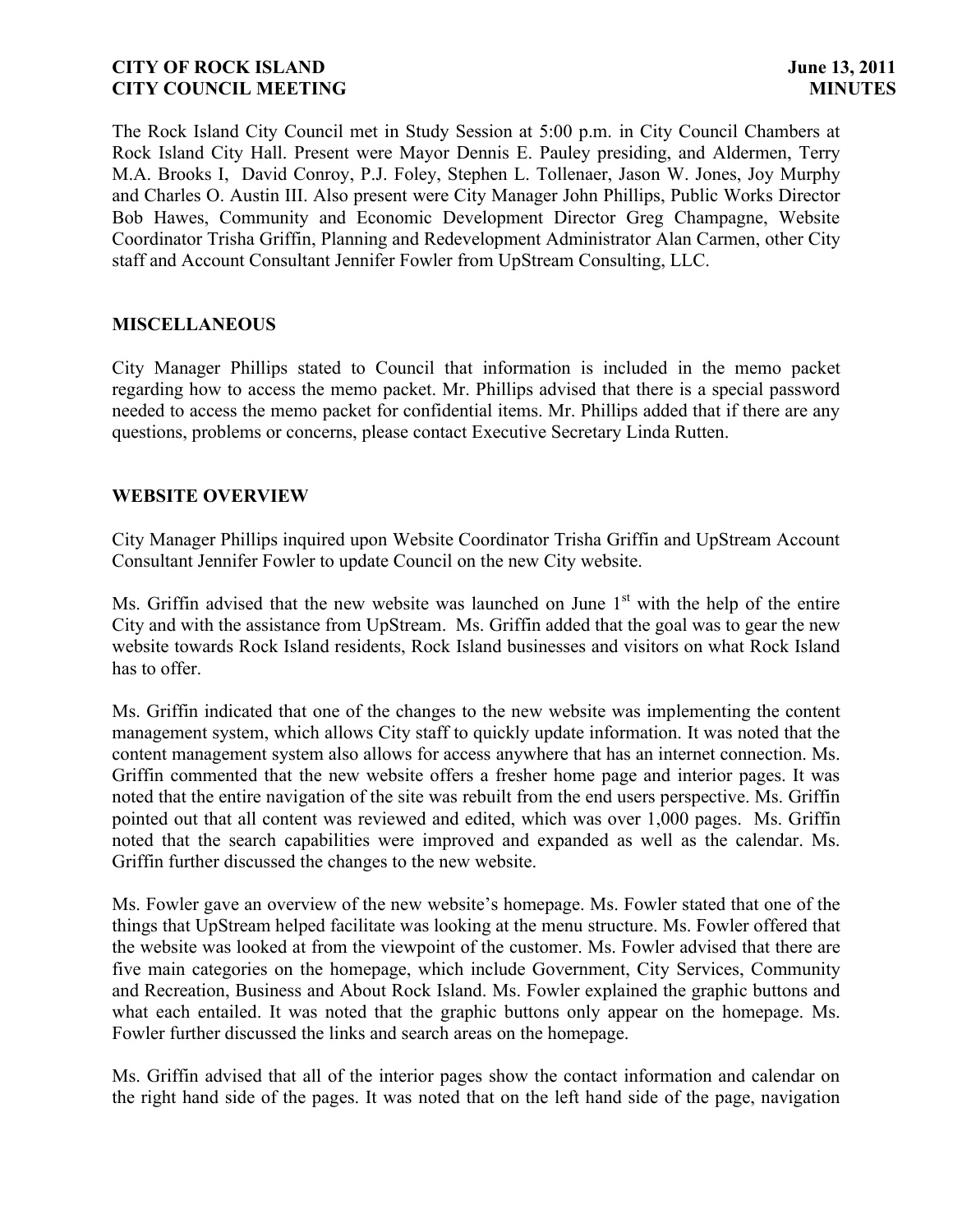changes as one moves through the site. Ms. Griffin further explained the content and navigational structure along with examples of how to search through the website.

Council discussed the website's functions and capabilities.

## **COMMUNITY DEVELOPMENT BLOCK GRANT FUNDING**

Community and Economic Development Director Greg Champagne discussed some of the requested information that Council had inquired about at an earlier Study Session regarding cost information for each program and staff and personnel cost allocations related to Community Development Block Grant funding reductions.

Mr. Champagne indicated that \$1,059,009.00 is the official figure from HUD in regards to the reduction of Community Development Block Grant funding. Mr. Champagne advised that there are two components to the CDBG fund, which include the block grant entitlement that is a fixed amount that is received each year and the carryover funds. Mr. Champagne indicated that for Fiscal Year 2012, there is approximately \$370,000.00 in budgeted CDBG carryover funds and there is also \$324,000.00 in unbudgeted CDBG carryover funds. Mr. Champagne advised that typically these unbudgeted carryover funds build up over time and reflect the difference between the approved budget and funds unspent after the end of each fiscal year.

Mr. Champagne advised that there is approximately \$175,000.00 in reductions in the CDBG funds in the Community and Economic Development Department that needs to be looked at in order to live within the entitlement that has been reduced. Mr. Champagne stated that staff is recommending to eliminate funding for the intern position, which is budgeted at \$15,000.00. It was noted that this was for one full-time and one part-time intern. Mr. Champagne's second recommendation was to shift the CIRLF administrative staff support costs to the CIRLF loan fund. The last recommendation was to adopt a modified rental property licensing and inspection fees proposal that was suggested during the Fiscal Year 2012 budget process.

Mr. Champagne explained that if these actions are taken, there is still a shortfall of approximately \$53,000.00 of the \$175,000.00 target. Mr. Champagne suggested using some of the unbudgeted carryover funds to bridge that gap. It was noted that this is a short term solution. Mr. Champagne advised that if the recommended changes are implemented and the unbudgeted carryover funds are used, this would allow for the CDBG programs and services to proceed through the balance of the fiscal year; allow more time to find out what could happen at the Federal level; allow the City to expend funds granted as part of the CDBG program; and allow for more careful consideration of permanent programs or service changes resulting from the reduction of CDBG funds, which can be reviewed as part of the overall Fiscal Year 2013 process.

Council discussed this issue as it related to reductions in funds, and the options presented for a short term solution as it related to still providing services and programs for the remainder of this fiscal year.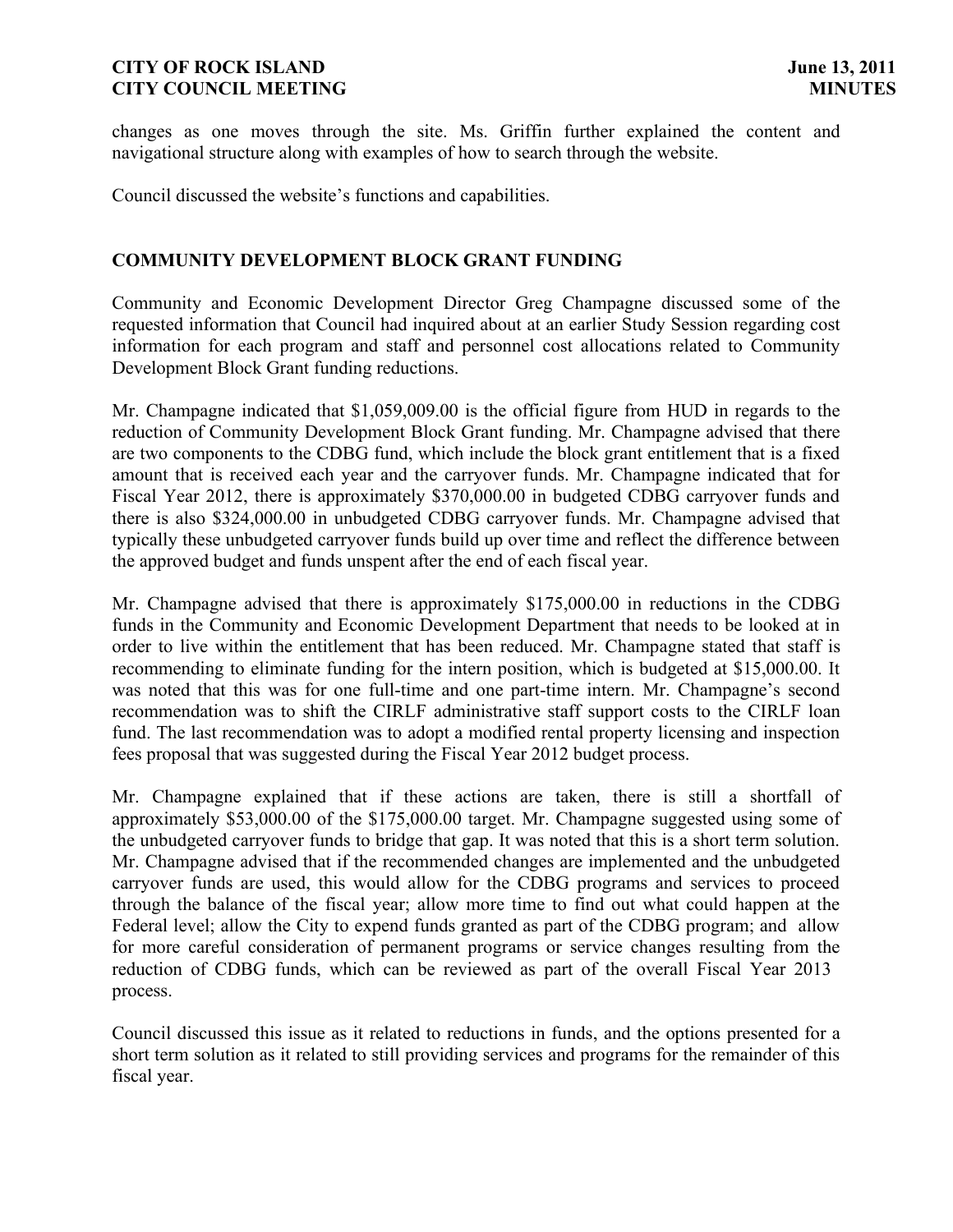Alderman Conroy advised that he would like to have a Study Session in regards to the option of the modified rental property licensing and inspection fees that was recommended. Alderman Conroy stated that this will give Council a better understanding prior to a decision being made.

City Manager Phillips stated that a Study Session could be held next week on these issues.

Mayor Pauley inquired upon Mr. Champagne to bring as much information as possible to the Study Session next week for Council on all of the issues discussed.

## **SIDEWALK REPORT**

## Sidewalk Snow Removal

Mr. Hawes discussed sidewalk snow removal as it related to policies and ordinances of the City and other neighboring cities. Mr. Hawes advised that the neighboring cities have ordinances that require people to remove snow from adjacent properties. It was noted that Rock Island does not have a snow removal ordinance. Mr. Hawes stated that the City of Bettendorf and Davenport, IA take a very proactive approach; East Moline and Moline take a reactive approach.

Mr. Hawes advised that if the City takes a proactive approach, several questions would need to be answered. It was noted that this type of approach is a significant expense. Mr. Hawes pointed out that there would be a need to know whether or not the property owner would be responsible for snow plowed onto the sidewalks as well as natural accumulations. Mr. Hawes explained that on arterial streets, the City pushes snow onto the sidewalks when the sidewalks are close to the curb. It was noted that it is not uncommon for people to clear the sidewalks shortly after a storm ends. However, the City snowplows cover the sidewalk again. Mr. Hawes indicated that the City will need to think about whether or not to be proactive or do this on a complaint basis. Mr. Hawes advised that in either case, resources will need to be diverted from other activities. Mr. Hawes then discussed the neighboring cities' policies.

Mr. Hawes advised that if the goal is to remove snow from the sidewalks, the work would possibly need to be outsourced. Mr. Hawes discussed cost as it related to snow removal on sidewalks on arterial streets as well as sidewalks near schools.

Council discussed sidewalk snow removal as it related to citizens being required to remove snow on City sidewalks. Council discussed snow removal on sidewalks as it related to children walking to and from school in the winter and walking in the streets due to no sidewalks or snow piled up on the sidewalks. Council further discussed this issue as it related to preventative measures and safety and implementing an ordinance.

## Sidewalk Repairs

Mr. Hawes discussed sidewalk repairs as it related to sidewalk tripping hazards. Mr. Hawes advised that there is a difference in State law. It was noted that in Iowa, abutting property owners are required to maintain the city sidewalks. Mr. Hawes advised that in Bettendorf and Davenport,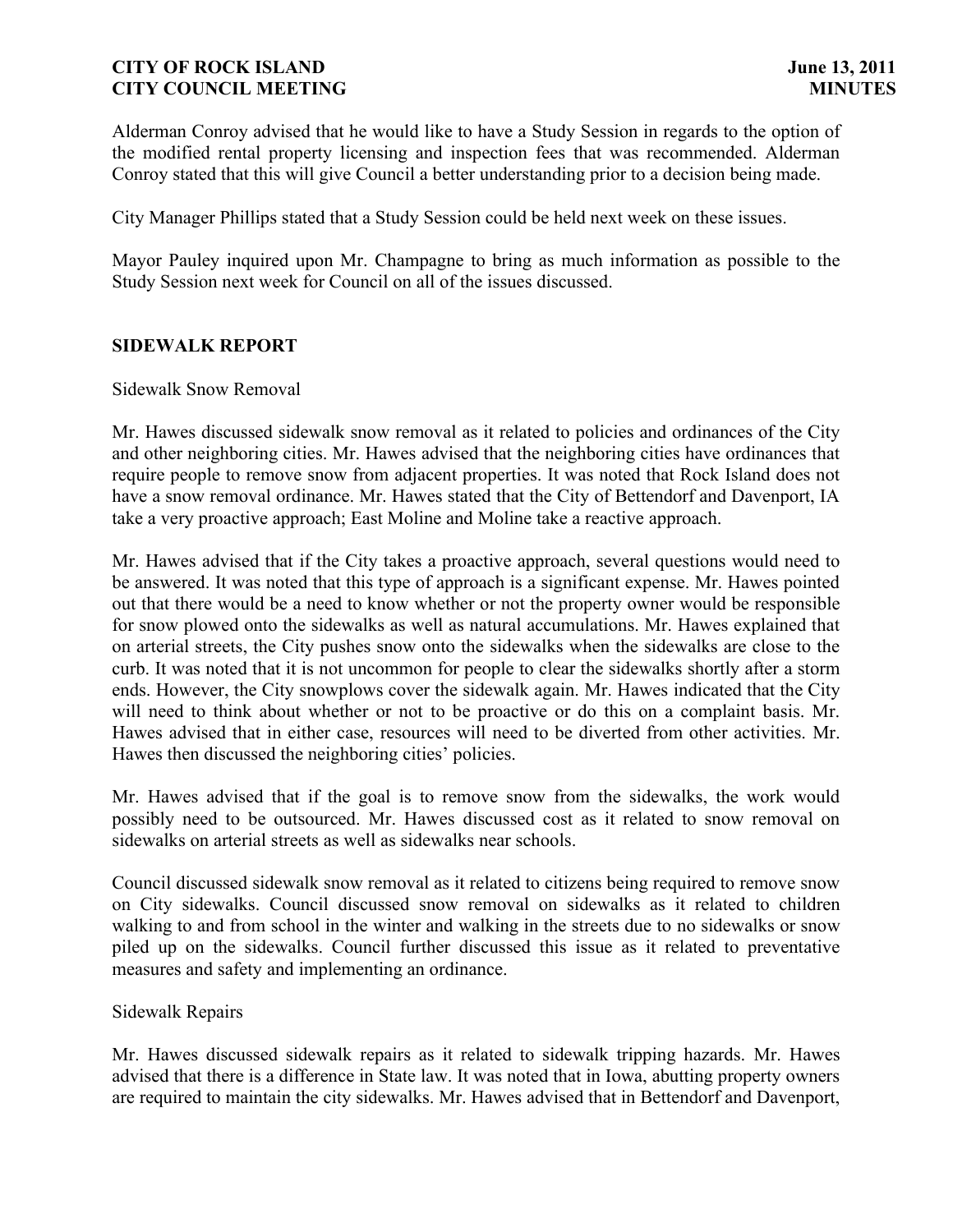the cities do not enforce the property owner to do that. It was noted that Bettendorf and Davenport offer a cost sharing program. Mr. Hawes stated that East Moline and Moline have ordinances. However, an Appellate Court of Illinois decision declared ordinances requiring abutting property owners to maintain city sidewalks to be unenforceable.

Mr. Hawes further discussed the neighboring cities' cost sharing policies. Mr. Hawes indicated that when Rock Island receives a complaint regarding a tripping hazard, the City goes out and puts an asphalt ramp patch down to eliminate the tripping hazard. Mr. Hawes added that the City currently provides a 50/50 Sidewalk and Curb Program for citizens who wish to repair a City sidewalk abutting their property. The City pays one-half of the construction costs and all administrative costs while the property owner pays one-half of the construction cost. It was noted that the budget includes \$50,000.00 per year for this program.

Council discussed sidewalk repair programs as it related to affordability for property owners. Council also discussed grants as it related to funding for sidewalk repairs.

Americans With Disabilities Act (ADA) Compliance

Mr. Hawes referred to the report in the memo packet regarding a request to look at curb ramps that have been constructed in the last few years.

Mr. Hawes advised that the City received a letter from the Attorney General's office regarding a complaint about sidewalks on the west side of  $11<sup>th</sup>$  Street. Mr. Hawes explained that the issue was in regards to several curb ramp questions and obstructions in the sidewalks. Mr. Hawes indicated that around the City, there are many sidewalks on the arterial streets that have light poles, utility poles and fire hydrants partially obstructing them. Mr. Hawes advised that the reason is due to no right-of-way; there is basically four feet of right-of-way between the back of the curb and the side of the property and that was where the sidewalk was built. Mr. Hawes advised that staff's assumption for many years has been that the ADA does not require the City to acquire the right-of-way.

Mr. Hawes commented that an individual from the Attorney General's office will be at the City next week to clarify this issue. Mr. Hawes added that they will also be requiring the City to do a survey of all the handicapped ramps throughout the City. Mr. Hawes stated that a vast majority of the handicapped ramps will not be in compliance due to recent changes in the requirement for tactile warning. Mr. Hawes explained that the policy the City adopted approximately 20 years ago for ADA compliance was that the City would always put in compliant curb ramps as part of all street improvement projects that have sidewalks, whenever utility projects disturb sidewalks and upon specific requests. Mr. Hawes stated that after the meeting next week, the City will find out if that approach is still acceptable.

Mr. Hawes discussed whether or not the City will be required to inspect 174 miles of sidewalk or only the intersections with sidewalks. Mr. Hawes stated that staff will know more after their meeting next week.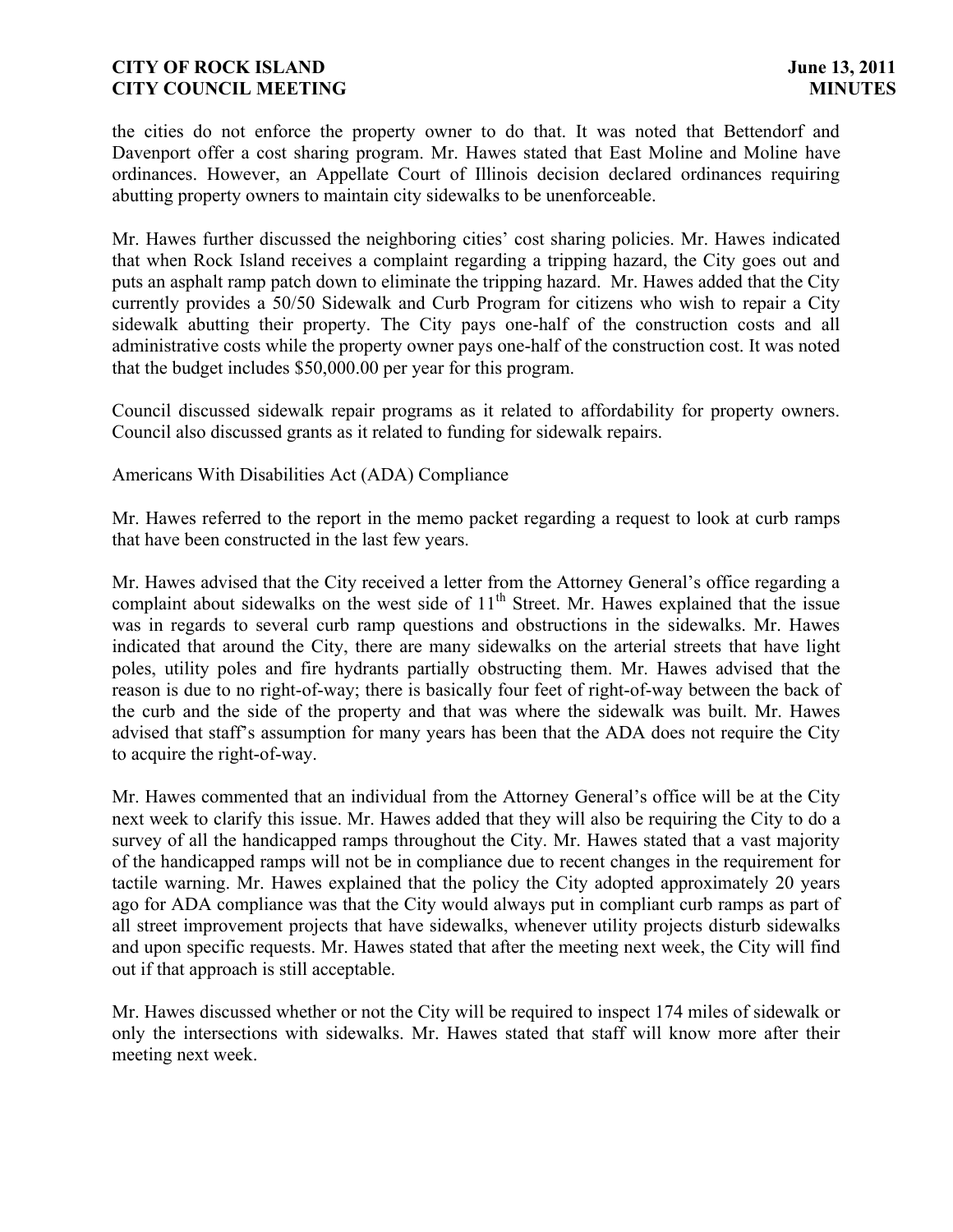## **OLD LINCOLN SCHOOL**

Planning and Redevelopment Administrator Alan Carmen stated that Council approved an agreement with SGGM to complete an analysis to determine what could be done to stabilize Old Lincoln School for future reuse. Mr. Carmen noted that the City has owned the building since 2007. Mr. Carmen pointed out that there is money in the Downtown Tax Increment Finance District Fund (TIF) for building improvements.

Mr. Carmen advised that the SGGM report recommends a number of steps that could be taken to stabilize the structure in which the main step would be repairing the roof. Mr. Carmen pointed out that as a result of the analysis, there are essentially 12 steps that SGGM identified in which the first six (6) steps would potentially sustain the life of the property for seven (7) to 10 years. Mr. Carmen explained that during this time period, there could be an opportunity to seek redevelopment opportunities, investors, make use of TIF funds and other funds that could result in an adaptive use of the structure.

Mr. Carmen stated that there are four basic options for the property, which include; do nothing; implement the first six (6) steps of the SGGM report, which included repairing the roof and structural elements, addressing exterior brick and stone conditions and installing basic electrical service and ventilations; implement a full range of improvements; and the last option would be to demolish the building.

Council then discussed the four (4) options as it related to cost, and redevelopment opportunities as it related to marketing of the structure. Council also discussed redevelopment of other structures in the City concerning cost. In addition, Old Lincoln School was discussed as it related to the structure being a local landmark.

After more discussion, City Manager Phillips stated that there seems to be a consensus among Council that something needs to be done. Mr. Phillips advised that this item would be put on the Agenda to move forward so that direction can be given to staff by Council.

## **ADJOURNMENT**

A motion made by Alderwoman Murphy and seconded by Alderman Jones to adjourn the meeting carried by the following Aye and No vote. Those voting Aye being Alderman Brooks, Alderman Conroy, Alderman Foley, Alderman Tollenaer, Alderman Jones, Alderwoman Murphy and Alderman Austin; those voting No, none. The meeting was adjourned at 6:35 p.m.

 $\overline{\phantom{a}}$ Aleisha L. Patchin, City Clerk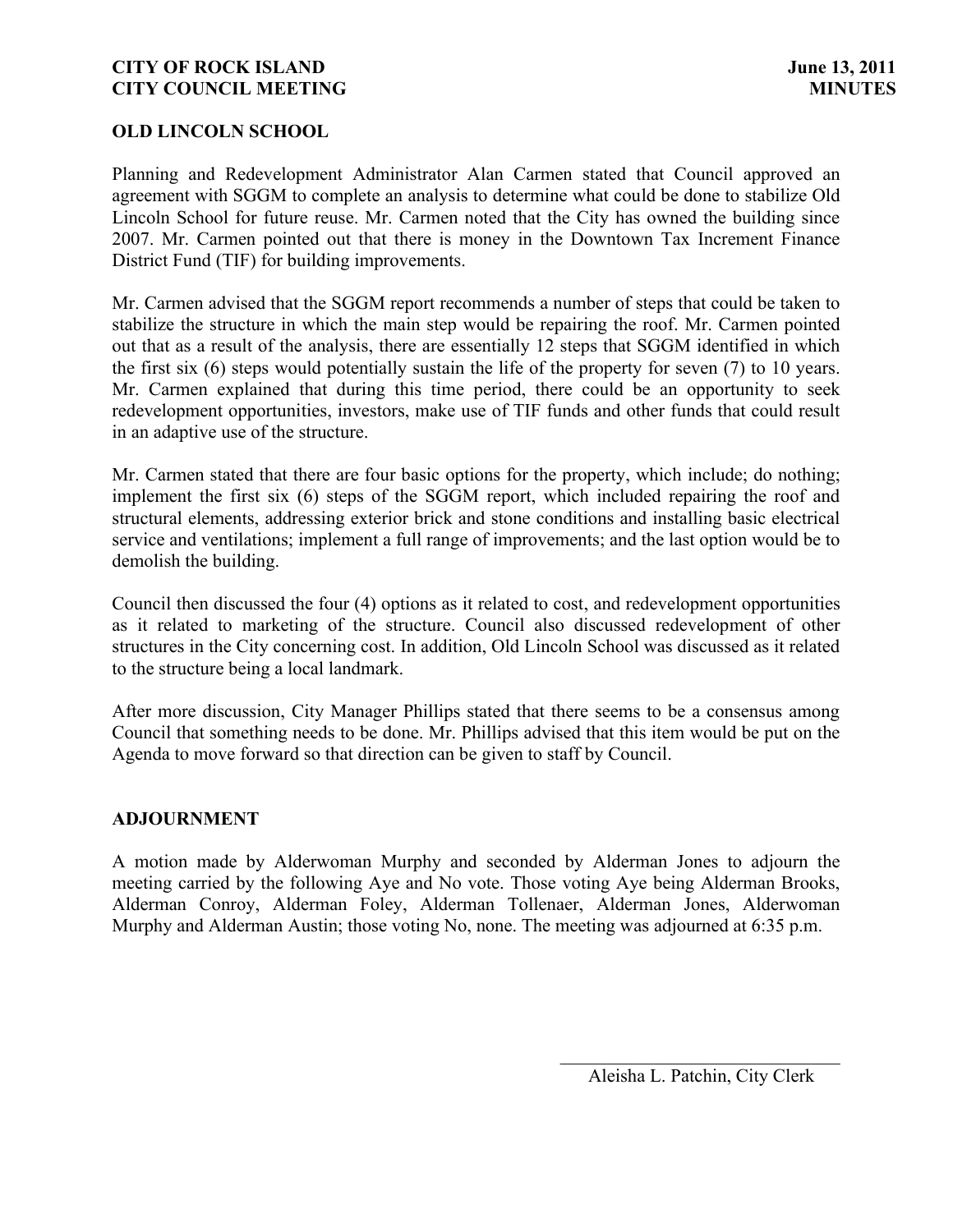Rock Island City Council met in regular session at 6:45 p.m. in Council Chambers of Rock Island City Hall. Present were Mayor Dennis E. Pauley, presiding, and Aldermen Terry M.A. Brooks I, David Conroy, P. J. Foley, Stephen L. Tollenaer, Jason W. Jones, Joy Murphy and Charles O. Austin III. City Manager John Phillips was also present.

## **Introductory Proceedings**

Mayor Pauley called the meeting to order and led in the Pledge of Allegiance. Alderman Conroy gave the Invocation.

## Agenda Item #5 **Minutes of the Meeting of June 6, 2011.**

A motion was made by Alderman Austin and seconded by Alderman Jones to approve the Minutes of the Meeting of June 6, 2011. The motion carried by the following Aye and No vote; those voting Aye being Alderman Brooks, Alderman Conroy, Alderman Foley, Alderman Tollenaer, Alderman Jones, Alderwoman Murphy and Alderman Austin; those voting No, none.

## Agenda Item #6 **Update Rock Island by Mayor Pauley.**

Mayor Pauley advised that the Illinois Municipal League reported that the General Assembly adjourned with no reduction to the Local Government Distributive Fund (LGDF). The Mayor added that the State budget has been sent to Governor Quinn along with the FY2012 Budget Implementation Act (SB 335 House Amendment #2), which actually implements the State budget.

Mayor Pauley stated that this is a major victory for Rock Island, and the cities and counties that fought diligently to preserve the City's portion of State collected revenues. Mayor Pauley thanked the legislators for listening and the citizens for expressing their concerns. It was noted that the City continues to face the problem of reduced Federal funding in the Community Development Block Grant program and reduced State revenue due to the sluggish economy, but fortunately these problems are not made worse due to cuts in local taxes collected by the State.

Mayor Pauley advised that the  $37<sup>th</sup>$  annual "Tell On Your Neighbor" residential beautification awards contest has opened nominations for the most attractive and best-kept lawns in Rock Island. It was noted that anyone can submit a nomination and they will be accepted through Wednesday, June 29<sup>th</sup> at 5:00 pm. The Mayor stated that nominations after this date will not be accepted. Mayor Pauley advised to call in nominations at (309) 732-2900 or email it to  $planningmail@rigov.org.$  It was noted that the nominee and address is all that is needed.

Mayor Pauley indicated that this awards program recognizes residents who make the extra effort to beautify their yards beyond the norm. It was noted that the Beautification Commission believes these citizens should be honored for their efforts and for encouraging others to keep well-groomed yards that are an asset to the City.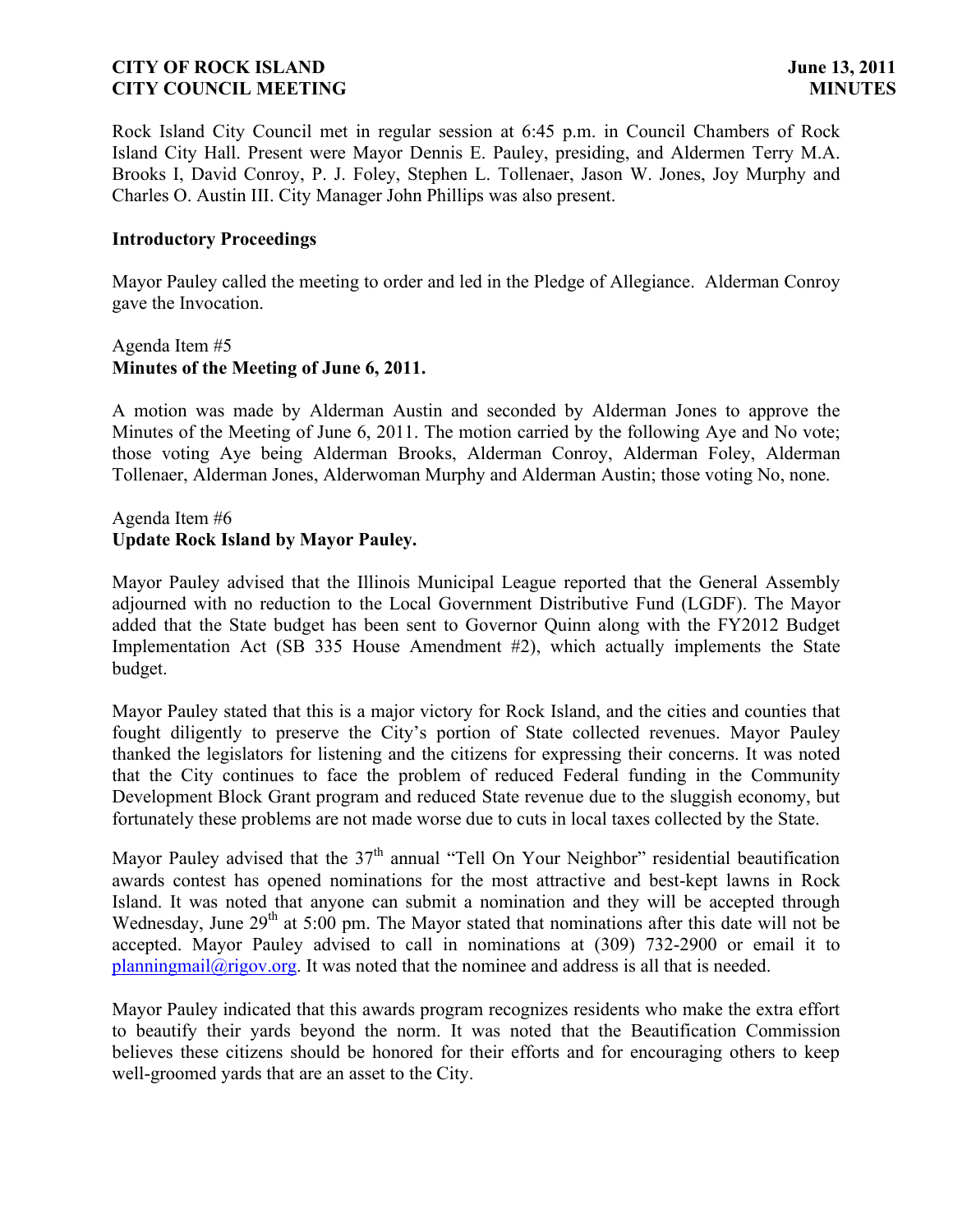Mayor Pauley stated that summer sizzles in Schwiebert Riverfront Park. It was noted that on Thursday, June 16<sup>th</sup>, Rock Island River Jazz celebrates jazz greats Loius Black and Carlisle Evans. Mayor Pauley advised that the story of these native Rock Islanders' musical influence will be interspersed with tunes by Black and Evans, as well as Bix Beiderbecke and Jelly Roll Morton. Mayor Pauley added that the Barehanded Wolfchokers will provide the music, along with Evans' great grand-nephew Carlisle Evans Peck on piano. It was noted that the free concert starts at 7:00 p.m.

Mayor Pauley stated that Friday night is Dollar Movie Night and Yogi Bear will be up to his pica-nic antics in the park on June  $17^{th}$ . It was noted that concessions, fun and games start at 7:30 p.m., with the movie starting at 8:30 p.m. The Mayor added that a \$1.00 admission donation is requested to help fund summer programming. It was noted that the rain plan is the RIFAC gym.

Mayor Pauley advised that to help celebrate Navy Week in the Quad Cities, the Navy Band Horizon-Great Lakes, who performed at the park's grand opening in 2010, will take the stage on Saturday, June  $18<sup>th</sup>$  at 8:00 p.m. It was noted that concessions include free Sgt. Camo ice cream from Whitey's, while supplies last.

Mayor Pauley stated that the City of Rock Island has completed a draft of its 2010-2011 Consolidated Annual Performance and Evaluation Report (CAPER). The Mayor added that this report reviews the 35<sup>th</sup> year of the Community Development Block Grant (CDBG) program in the City of Rock Island. Mayor Pauley stated that the City is soliciting comments from the public regarding the CAPER. It was noted that a copy of the report is available at the City's website at [www.rigov.org](http://www.rigov.org/) - Look under "City Clicks."

It was noted that comments will be accepted for a 30-day period from May 31, 2011 through June 29, 2011 at 5:00 p.m. Mayor Pauley stated that the City will hold a Public Hearing on Thursday, June 16, 2011 at 5:30 p.m. to receive citizen comments regarding the CAPER. It was noted that the Public Hearing will be held at City Hall, 1528 Third Avenue, Rock Island, IL 61201, in Council Chambers on the third floor.

## Agenda Item #7

## **Public Hearing on a request from Nasreen Akhter, owner of Eleventh Street Mart, LLC doing business as Eleventh Street Mart, LLC for a waiver of the signature requirement to secure a Liquor License at 1520 11th Street.**

Mayor Pauley closed the regular meeting at 6:50 p.m. and opened a Public Hearing on a request from Nasreen Akhter, owner of the Eleventh Street Mart, LLC doing business as Eleventh Street Mart, LLC for a waiver of the signature requirement to secure a liquor license at  $1520\,11^{\text{th}}$  Street.

Mayor Pauley inquired upon Mr. Frank Coyle to step forward. Mayor Pauley swore in Mr. Coyle.

Mr. Coyle of 100  $17<sup>th</sup>$  Street stated that he is an attorney and he is at the meeting on behalf of Eleventh Street Mart. Attorney Coyle advised that the applicant has tried very aggressively to obtain signatures. Attorney Coyle stated that all signatures could not be obtained due to several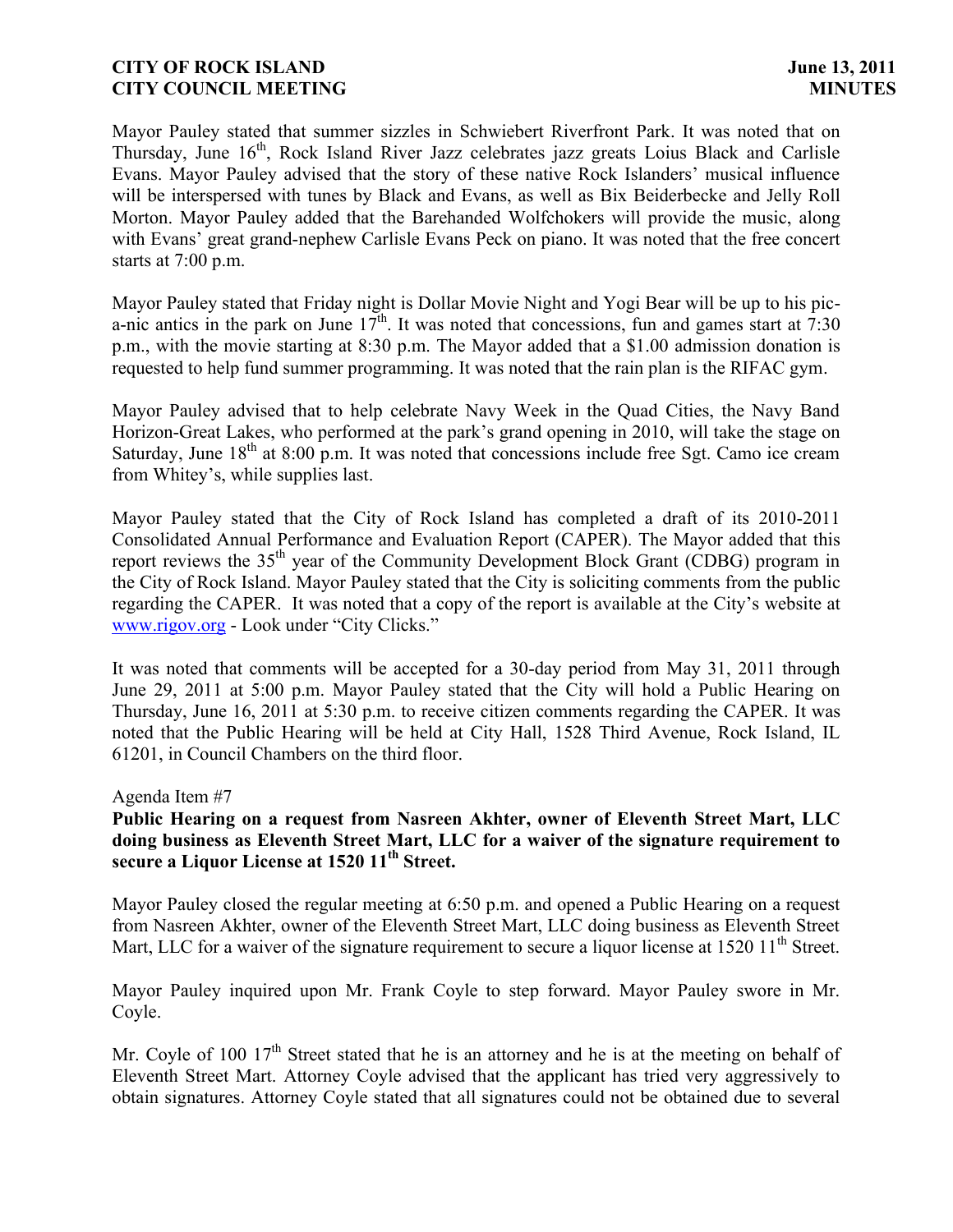absentee landlords. Attorney Coyle stated that it has become very apparent that a liquor license is needed to put the Eleventh Street Mart in a competitive mode with other retail outlets in that area. Attorney Coyle indicated that convenient stores are driven by impulse buys, and if a store is not in the position to offer a full range of normal products of a convenient store, notably liquor, people will not shop in two different locations. Attorney Coyle added that with only one of the major products not available, and with the other competitors in the  $11<sup>th</sup>$  Street corridor that sell alcohol, this puts the Eleventh Street Mart at a tremendous competitive disadvantage.

Mayor Pauley inquired as to whether there was anyone that wished to speak in favor of the waiver of the signature requirement for a liquor license at  $1520 11<sup>th</sup>$  Street.

Monica Dewith of 1417 11<sup>th</sup> Street stepped forward. Mayor Pauley swore in Ms. Dewith.

Ms. Dewith stated that the applicant should have an opportunity to make money; they are good people. Ms. Dewith was in support of the Eleventh Street Mart securing a liquor license at 1520  $11<sup>th</sup>$  Street.

Pamela Walker of 931 141⁄2 Street Apt. B stepped forward. Mayor Pauley swore in Ms. Walker.

Ms. Walker stated that she has known the applicant for several years and they are nice people. Ms. Walker indicated that this is their household income; they are not in a position to compete with the other stores in the area. Ms. Walker offered that they need this edge to be competitive. Ms. Walker was in support of the Eleventh Street Mart securing a liquor license at 1520 11<sup>th</sup> Street.

Ms. Adhumed of 2465 Central Railroad, Herndon, Va. and a family friend of the applicant stepped forward. Mayor Pauley swore in Ms. Adhumed.

Ms. Adhumed stated that the family is struggling for a better future for their children. Ms. Adhumed was in support of the Eleventh Street Mart securing a liquor license at  $1520 \frac{11^{th}}{25}$  Street.

Mayor Pauley then inquired as to whether there was anyone who wished to speak in opposition to the waiver of the signature requirement for a liquor license at  $1520 11<sup>th</sup>$  Street.

Alderman Austin read a letter from Ms. Beverly Dickinson of 1531 11<sup>th</sup> Street opposing Eleventh Street Mart securing a liquor license at  $1520 11<sup>th</sup>$  Street.

Mr. Walter Skovronski who owns properties at 1505, 1507, 1509 and 1509  $\frac{1}{2}$  11<sup>th</sup> Street stepped forward. Mayor Pauley swore in Mr. Skovronski.

Mr. Skovronski stated that he is an absentee landlord and he is at this meeting on behalf of his four tenants. Mr. Skovronski indicated that his four tenants do not want a liquor license at 1520 11<sup>th</sup> Street. Mr. Skovronski stated that having alcohol at that establishment is not going to add anything good to the neighborhood. Mr. Skovronski further discussed this issue in regards to finding litter from the store on his properties.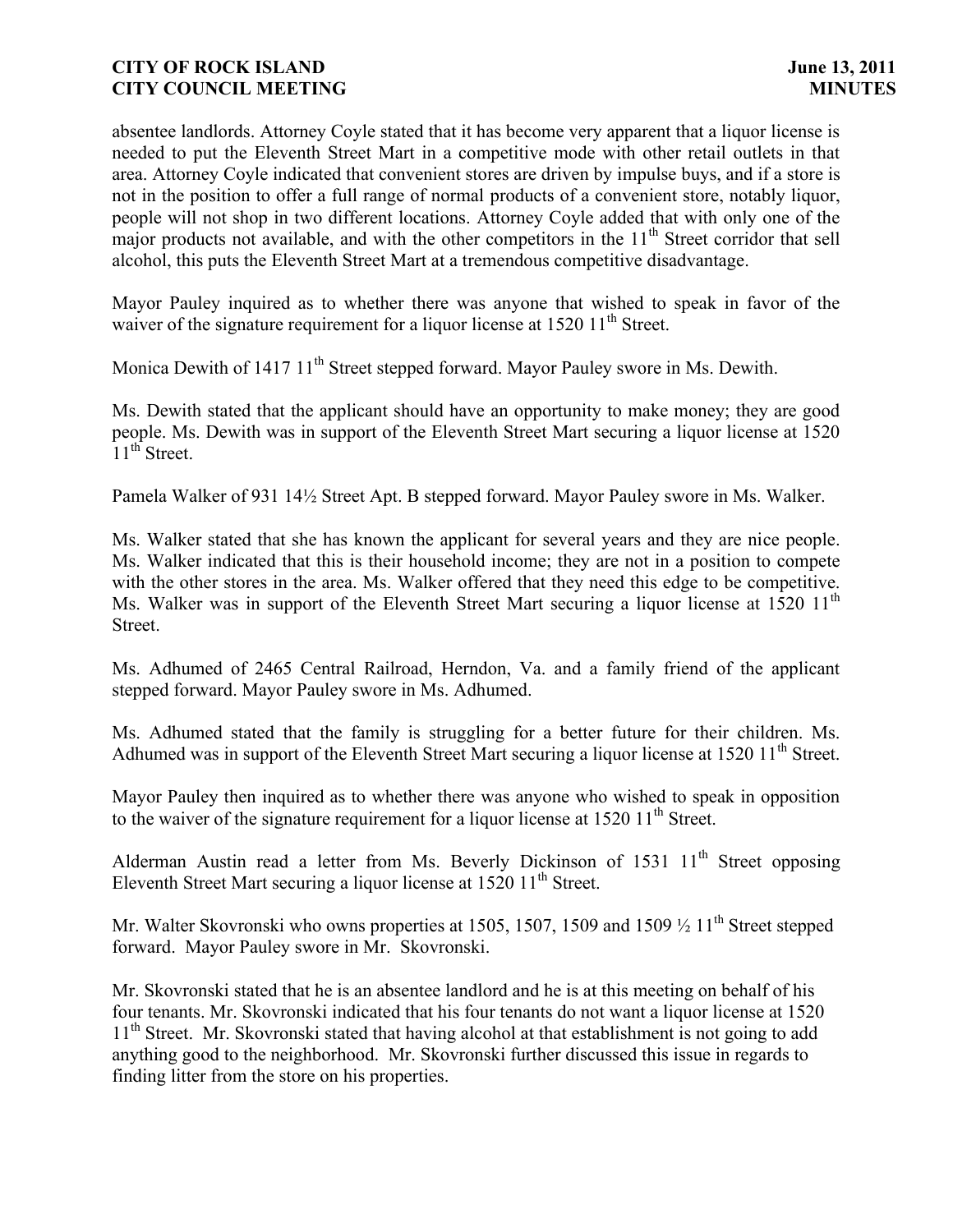Attorney Coyle inquired to Mr. Skovronski as to where he lives. Mr. Skovronski stated that his mailing address is PO Box 257 Eldridge, IA, but lives in Davenport, IA. Attorney Coyle and Mr. Skovronski further discussed litter that is found on his properties.

Council further discussed the Eleventh Street Mart as it related to securing a liquor license.

After discussion, and with no other persons present to speak in favor of or in opposition to the waiver of the signature requirement for a liquor license at 1520 11<sup>th</sup> Street, Mayor Pauley closed the Public Hearing and reconvened the regular meeting at 7:13 p.m.

It was moved by Alderman Brooks, seconded by Alderman Conroy to recommend to the Mayor/Liquor Commissioner to waive the signature requirement and approve the liquor license for  $1520 \, 11^{\text{th}}$  Street.

Discussion followed.

Alderman Conroy stated that this is to allow people to compete; this is fair business. Alderman Conroy added that to put people at a disadvantage that are trying to be competitive in the market place is not reasonable. Alderman Conroy advised that 11<sup>th</sup> Street is a major corridor and a lot of businesses are on this street. Alderman Conroy was in support of Eleventh Street Mart securing a liquor license at  $1520 11<sup>th</sup>$  Street.

Alderwoman Murphy agreed with Alderman Conroy. Alderwoman Murphy stated that the businesses on 11<sup>th</sup> Street should be allowed to compete equally. Alderwoman Murphy was in support of Eleventh Street Mart securing a liquor license at 1520 11<sup>th</sup> Street.

Alderman Brooks commented that he was in support of Eleventh Street Mart securing a liquor license at 1520  $11<sup>th</sup>$  Street. Alderman Brooks commented that the owners will do a good job to have a successful business.

Alderman Jones stated that he has consistently voted no on this issue. Alderman Jones was not in support of Eleventh Street Mart securing a liquor license at  $1520\ 11<sup>th</sup>$  Street.

After discussion, the motion carried by the following Aye and No vote; those voting Aye being Alderman Brooks, Alderman Conroy, Alderman Foley, Alderman Tollenaer and Alderwoman Murphy; those voting No, Alderman Jones and Alderman Austin.

Mayor Pauley stated that the motion is approved and it will now go back to the Liquor Commissioner. It was noted that the Liquor Commissioner has 30 days to render a decision.

## Agenda Item #8

# **A Special Ordinance authorizing the acquisition of property for parcel number RI-55-A-1 (Del's Metal/ Precision Manufacturing).**

Alderman Austin moved and Alderwoman Murphy seconded to consider, suspend the rules and pass the ordinance. The motion carried by the following Aye and no vote: those voting Aye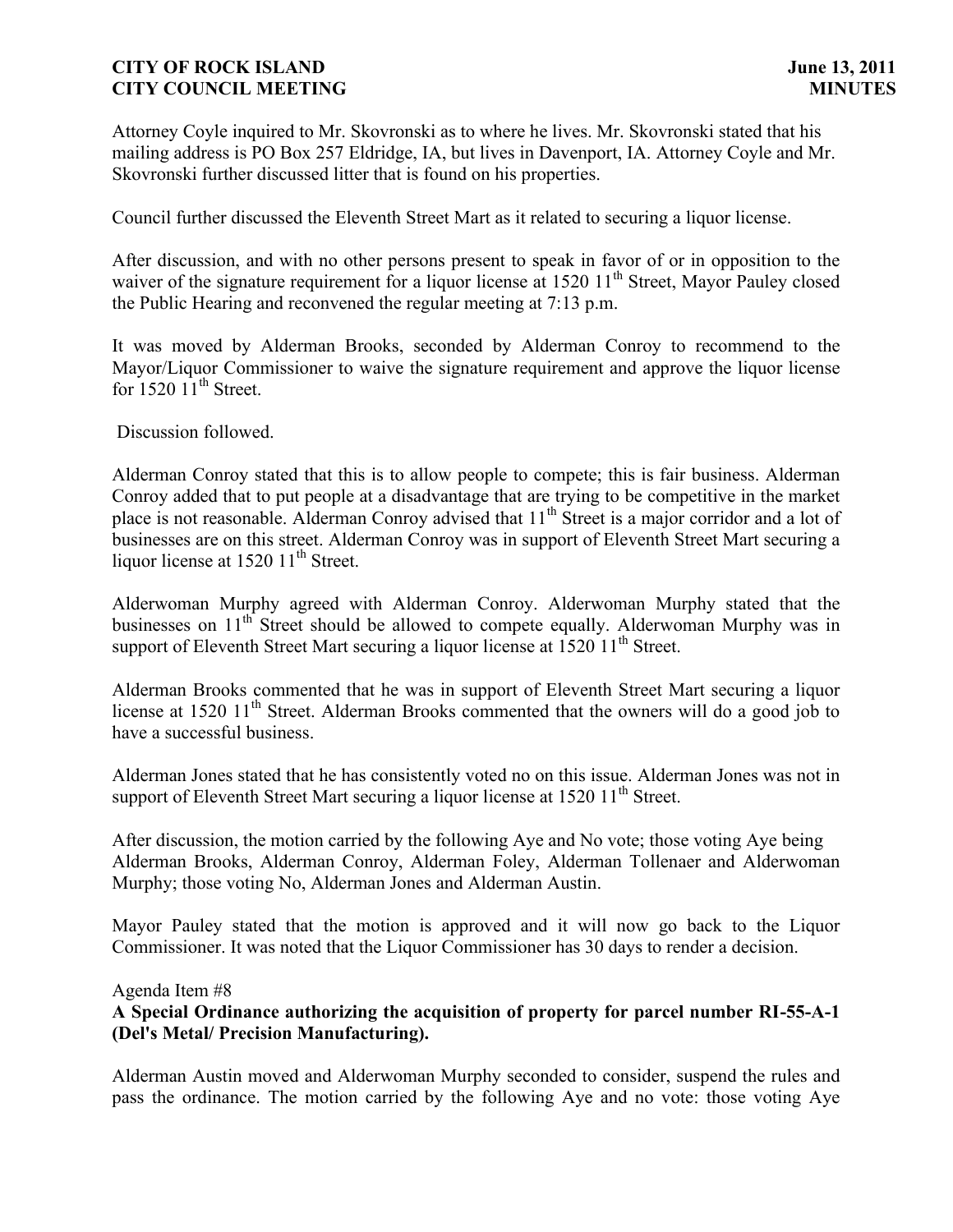being Alderman Brooks, Alderman Conroy, Alderman Foley, Alderman Tollenaer, Alderman Jones, Alderwoman Murphy and Alderman Austin; those voting No, none.

# Agenda Item #9 **A Special Ordinance establishing Type A residential permit parking only on 12th Avenue between 37th Street and the alley on both sides of the street.**

It was moved by Alderwoman Murphy, seconded by Alderman Foley to consider, suspend the rules and pass the ordinance. The motion carried by the following Aye and No vote: those voting Aye being Alderman Brooks, Alderman Conroy, Alderman Foley, Alderman Tollenaer, Alderman Jones, Alderwoman Murphy and Alderman Austin; those voting No, none.

# Agenda Item #10 **A Special Ordinance establishing a stop intersection at 45th Street Court and 47th Avenue Court.**

Alderman Austin moved and Alderman Foley seconded to consider, suspend the rules and pass the ordinance.

Alderman Austin then offered an amendment to the motion. Alderman Austin stated that when he read the language, it talked about stop signs. Alderman Austin advised that the request is to have a stop sign so that the northbound traffic on  $45<sup>th</sup>$  Street Ct. will stop as it enters  $47<sup>th</sup>$  Avenue Ct. and allowing  $47<sup>th</sup>$  Avenue Ct. to be a through street.

Alderman Austin then moved that a stop sign will be installed so that the northbound traffic on  $45<sup>th</sup>$  Street Ct. will stop as it enters  $47<sup>th</sup>$  Avenue Ct. and allowing  $47<sup>th</sup>$  Avenue Ct. to be a through street. Alderman Foley seconded. The motion carried by the following Aye and no vote: those voting Aye being Alderman Brooks, Alderman Conroy, Alderman Foley, Alderman Tollenaer, Alderman Jones, Alderwoman Murphy and Alderman Austin; those voting No, none.

The final amended motion reads as follows:

It was moved by Alderman Austin and seconded by Alderman Foley to consider, suspend the rules and pass the amended ordinance. The motion carried by the following Aye and no vote: those voting Aye being Alderman Brooks, Alderman Conroy, Alderman Foley, Alderman Tollenaer, Alderman Jones, Alderwoman Murphy and Alderman Austin; those voting No, none.

# Agenda Item #11

# **A Special Ordinance establishing a "no parking" zone east of the driveway for Hickory Park Condos on 25th Avenue to the west corner of McMillan Court.**

It was moved by Alderman Foley, seconded by Alderman Tollenaer to consider, suspend the rules and pass the ordinance. The motion carried by the following Aye and No vote: those voting Aye being Alderman Brooks, Alderman Conroy, Alderman Foley, Alderman Tollenaer, Alderman Jones, Alderwoman Murphy and Alderman Austin; those voting No, none.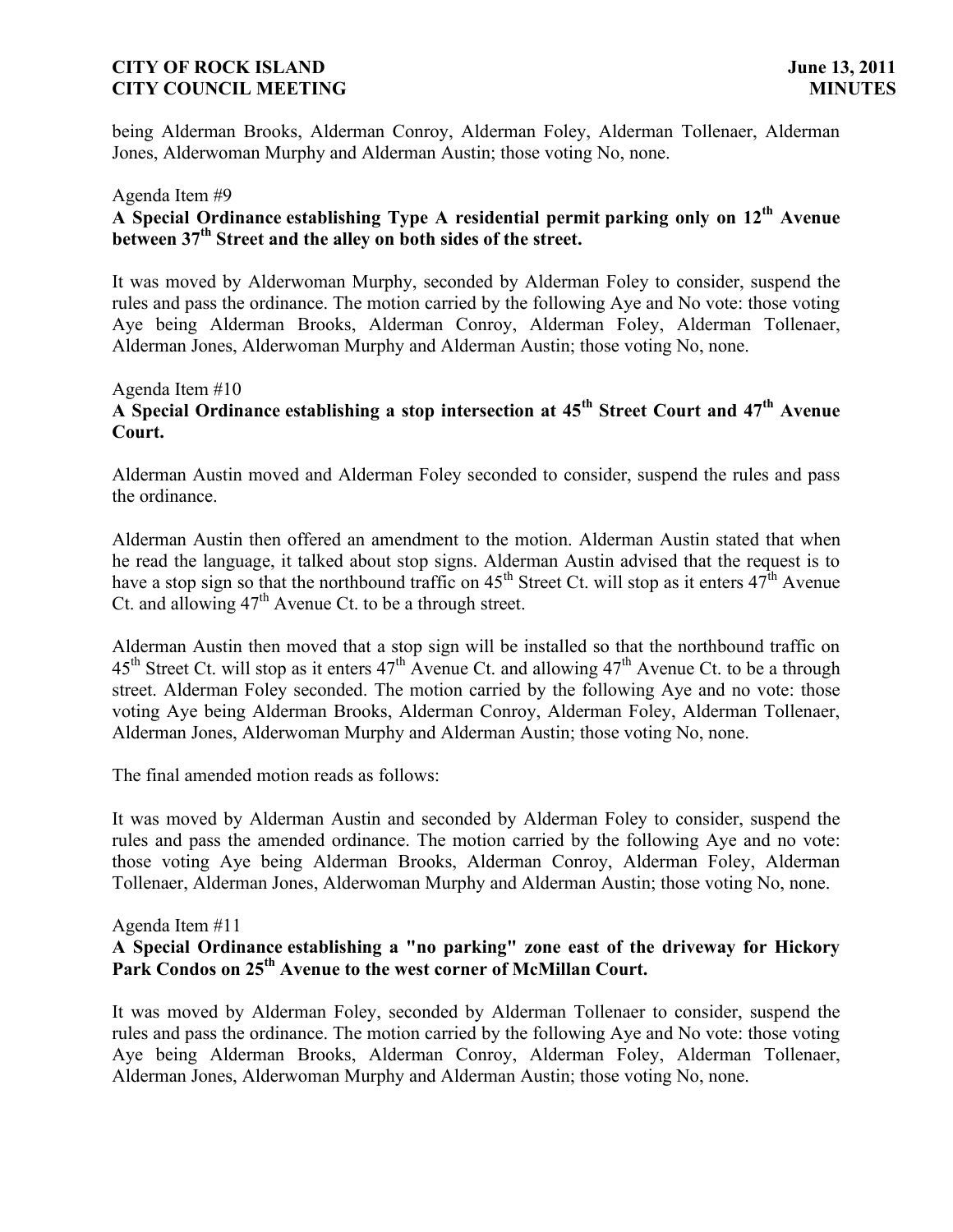#### Agenda Item #12

# **A Special Ordinance establishing a handicapped parking space at 1111 4 th Street.**

Alderman Foley moved and Alderwoman Murphy seconded to consider, suspend the rules and pass the ordinance. The motion carried by the following Aye and no vote: those voting Aye being Alderman Brooks, Alderman Conroy, Alderman Foley, Alderman Tollenaer, Alderman Jones, Alderwoman Murphy and Alderman Austin; those voting No, none.

## Agenda Item #13

# **A Special Ordinance establishing control of parking on private property at 2408 4 th Avenue and 401 24th Street.**

It was moved by Alderman Jones, seconded by Alderman Tollenaer to consider, suspend the rules and pass the ordinance. The motion carried by the following Aye and No vote: those voting Aye being Alderman Brooks, Alderman Conroy, Alderman Foley, Alderman Tollenaer, Alderman Jones, Alderwoman Murphy and Alderman Austin; those voting No, none.

#### Agenda Item #14

# **A Special Ordinance establishing a four-way stop intersection at 201⁄2 Avenue and 23rd Street.**

Alderman Tollenaer moved and Alderman Conroy seconded to consider, suspend the rules and pass the ordinance. The motion carried by the following Aye and no vote: those voting Aye being Alderman Brooks, Alderman Conroy, Alderman Foley, Alderman Tollenaer, Alderman Jones, Alderwoman Murphy and Alderman Austin; those voting No, none.

#### Agenda Item #15

# **A Special Ordinance establishing a "no parking" zone on the west side of 12th Street from 191⁄2 Avenue south to 20th Avenue.**

It was moved by Alderman Tollenaer, seconded by Alderman Conroy to consider, suspend the rules and pass the ordinance. The motion carried by the following Aye and No vote: those voting Aye being Alderman Brooks, Alderman Conroy, Alderman Foley, Alderman Tollenaer, Alderman Jones, Alderwoman Murphy and Alderman Austin; those voting No, none.

#### Agenda Item #16

# **A Special Ordinance establishing a two-hour "parking zone" along the north side of 5th Avenue between 24th and 25th Street.**

Alderwoman Murphy moved and Alderman Conroy seconded to consider, suspend the rules and pass the ordinance. The motion carried by the following Aye and no vote: those voting Aye being Alderman Brooks, Alderman Conroy, Alderman Foley, Alderman Tollenaer, Alderman Jones, Alderwoman Murphy and Alderman Austin; those voting No, none.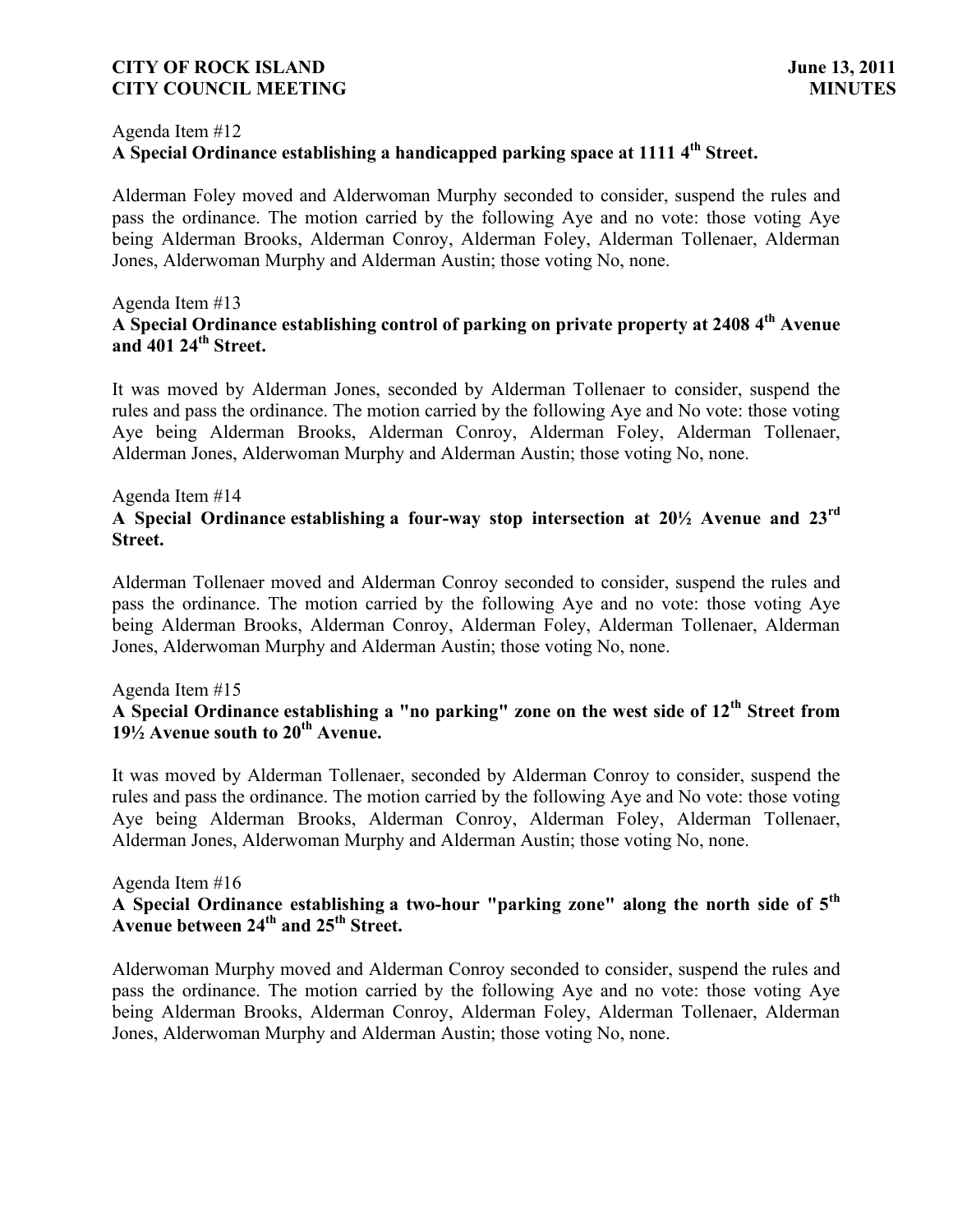Agenda Item #17 **CLAIMS**

It was moved by Alderman Austin, seconded by Alderman Tollenaer to accept the following reports and authorize payment as recommended. The motion carried by the following Aye and No vote: those voting Aye being Alderman Brooks, Alderman Conroy, Alderman Foley, Alderman Tollenaer, Alderman Jones, Alderwoman Murphy and Alderman Austin; those voting No, none.

- a. Report from the Martin Luther King Center regarding payment #11 in the amount of \$89,628.00 to Estes Construction for services provided for the expansion/renovation project.
- b. Report from the Martin Luther King Center regarding payment #12 and #13 in the amount of \$217,260.00 to Estes Construction for services provided for the expansion/renovation project.
- c. Report from the Public Works Department regarding payment in the amount of \$38,985.95 to Godwin Pumps of America, Inc. for the rental of pumps that were used along the levee for the spring flood. (168)
- d. Report from the Public Works Department regarding payment #8 in the amount of \$4,668.00 to the Treasurer of the State of Illinois for the City's share of IL 92 Resurfacing from  $38<sup>th</sup>$  Street to the Moline border project. (170)
- e. Report from the Public Works Department regarding payment in the amount of \$2,666.10 to Langman Construction for repairs made under the 2011 Water Service Repair Program at  $2413 \frac{12^{th}}{3}$  Street. (171)

# Agenda Item #18 **Claims for the week of June 3rd through June 9th in the amount of \$535,808.16.**

Alderman Conroy moved and Alderman Foley seconded to allow the claims. The motion carried by the following Aye and No vote: those voting Aye being Alderman Brooks, Alderman Conroy, Alderman Foley, Alderman Tollenaer, Alderman Jones, Alderwoman Murphy and Alderman Austin; those voting No, none.

## Agenda Item #19

## **Report from the Public Works Department regarding bids for the modernization of the parking ramp elevator, recommending the bid be awarded to Schumacher Elevator Company in the amount of \$90,414.00.**

It was moved by Alderman Conroy and seconded by Alderman Tollenaer to award the bid as recommended and authorize the City Manager to execute the contract documents. The motion carried by the following Aye and No vote: those voting Aye being Alderman Brooks, Alderman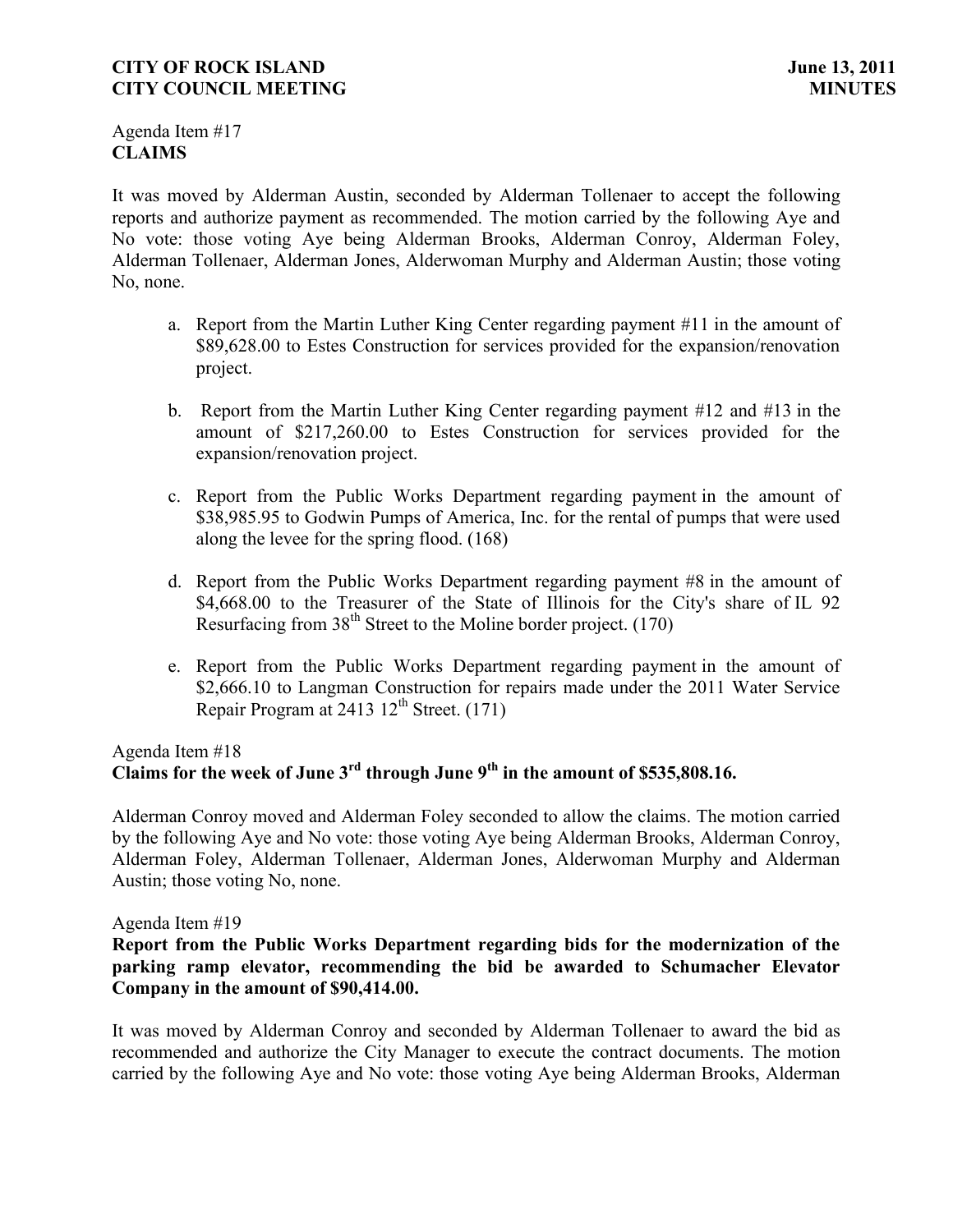Conroy, Alderman Foley, Alderman Tollenaer, Alderman Jones, Alderwoman Murphy and Alderman Austin; those voting No, none.

#### Agenda Item #20

# **Report from the Administrative Services Department regarding a Special Ordinance for prevailing wage rates in the City of Rock Island**.

Alderman Tollenaer moved and Alderman Conroy seconded to consider, suspend the rules and pass the ordinance. The motion carried by the following Aye and No vote: those voting Aye being Alderman Brooks, Alderman Conroy, Alderman Foley, Alderman Tollenaer, Alderman Jones, Alderwoman Murphy and Alderman Austin; those voting No, none.

## Agenda Item #21

## **Report from the Finance Department regarding an adjustment to the Fiscal Year 2012 Budget, recommending increasing the funds as listed in the report in the amount of \$887,823.58.**

It was moved by Alderman Tollenaer, seconded by Alderman Brooks to approve the budget adjustment as recommended. The motion carried by the following Aye and No vote: those voting Aye being Alderman Brooks, Alderman Conroy, Alderman Foley, Alderman Tollenaer, Alderman Jones, Alderwoman Murphy and Alderman Austin; those voting No, none.

#### Agenda Item #22

## **Report from the Mayor regarding an appointment to the Building Code Board of Appeals and reappointments to the Library Board, Human Rights Commission, Bicycle Task Force, Arts Advisory Committee, Electrical Board of Appeals, Plumbing Code Board of Appeals and the Building Code Board of Appeals.**

Alderman Conroy moved and Alderman Tollenaer seconded to approve the appointment and reappointments as recommended. The motion carried by the following Aye and No vote: those voting Aye being Alderman Brooks, Alderman Conroy, Alderman Foley, Alderman Tollenaer, Alderman Jones, Alderwoman Murphy and Alderman Austin; those voting No, none.

Dan Huntington was appointed to the Building Code Board of Appeal**s** for a three year term ending on July 25, 2014.

Nancy Coin, Russel Kennel, Kevin Koski and Cindy Lukasik were reappointed to the Library Board for three year terms ending on June 30, 2014.

David Levin and Clayton Peterson were reappointed to the Human Rights Commission for three year terms ending on June 30, 2014.

Chuck Oestrich, Dave Round and Tom Scott were reappointed to the Bicycle Task Force for three year terms ending on September 30, 2014.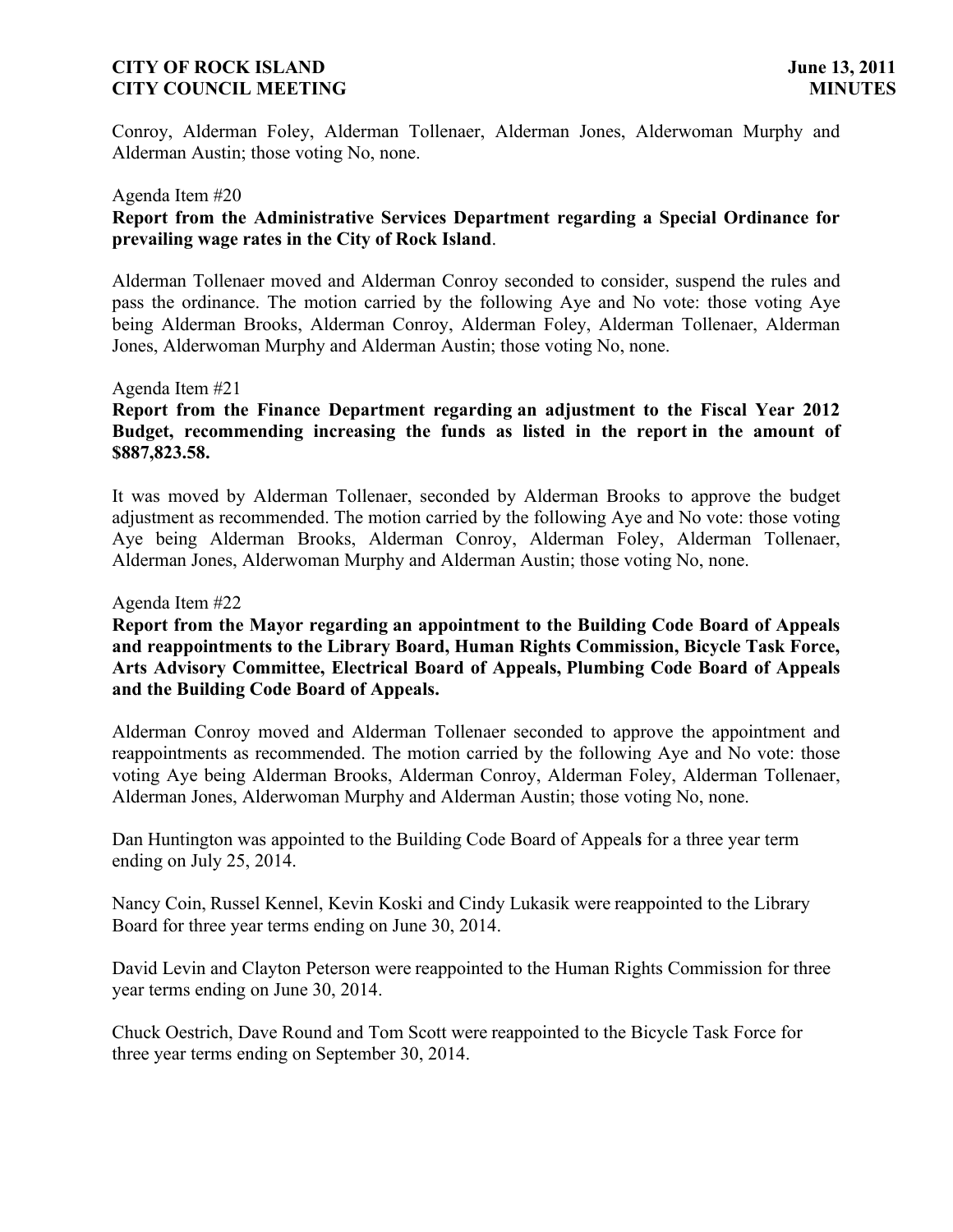Jodie Kavensky and Corrine Smith were reappointed to the Arts Advisory Committee for three year terms ending on June 30, 2014.

David Hanshaw was reappointed to the Electrical Board of Appeals for a three year term ending on April 30, 2014.

Dan Bruner and Rick Runge were reappointed to the Plumbing Code Board of Appeals for three year terms ending on April 30, 2014.

Tim Nonnenman was reappointed to the Building Code Board of Appeal**s** for a three year term ending on July 25, 2014.

## Agenda Item #23

## **Report from the Public Works Department regarding a request from the Coast Guard Auxiliary to use the parking lot area at Sunset Marina from 8:00 a.m. to noon on Sunday, June 19, July 17 and August 21, 2011 for their annual fundraising breakfasts.**

It was moved by Alderman Conroy, seconded by Alderman Tollenaer to approve the request as recommended. The motion carried by the following Aye and No vote: those voting Aye being Alderman Brooks, Alderman Conroy, Alderman Foley, Alderman Tollenaer, Alderman Jones, Alderwoman Murphy and Alderman Austin; those voting No, none.

Agenda Item #24

# **Report from the City Clerk regarding a request from Broadway Presbyterian Church to close off a portion of 23rd Street from the corner of 7th Avenue to the end of their property on Saturday, September 10, 2011 from 8:00 a.m. to 3:00 p.m. for a Community Fair with Greenbush Neighbors.**

Alderman Jones moved and Alderman Tollenaer seconded to approve the street closing as recommended. The motion carried by the following Aye and No vote: those voting Aye being Alderman Brooks, Alderman Conroy, Alderman Foley, Alderman Tollenaer, Alderman Jones, Alderwoman Murphy and Alderman Austin; those voting No, none.

# Agenda Item #25 **Items from the City Manager's Memorandum Packet.**

City Manager John Phillips made reference to a report included in the memo packet from Public Works regarding changes to the Sod Program.

Alderman Austin stated that every Wednesday and Sunday evening at 6:30 p.m. at 44<sup>th</sup> Street and the Rock River, the Backwater Gamblers perform. Alderman Austin stated that this is wonderful family oriented entertainment.

Alderwoman Murphy reminded everyone to Shop Rock Island. Alderwoman Murphy stated that True Value Hardware store is located on 30<sup>th</sup> Street. Alderwoman Murphy advised that they have